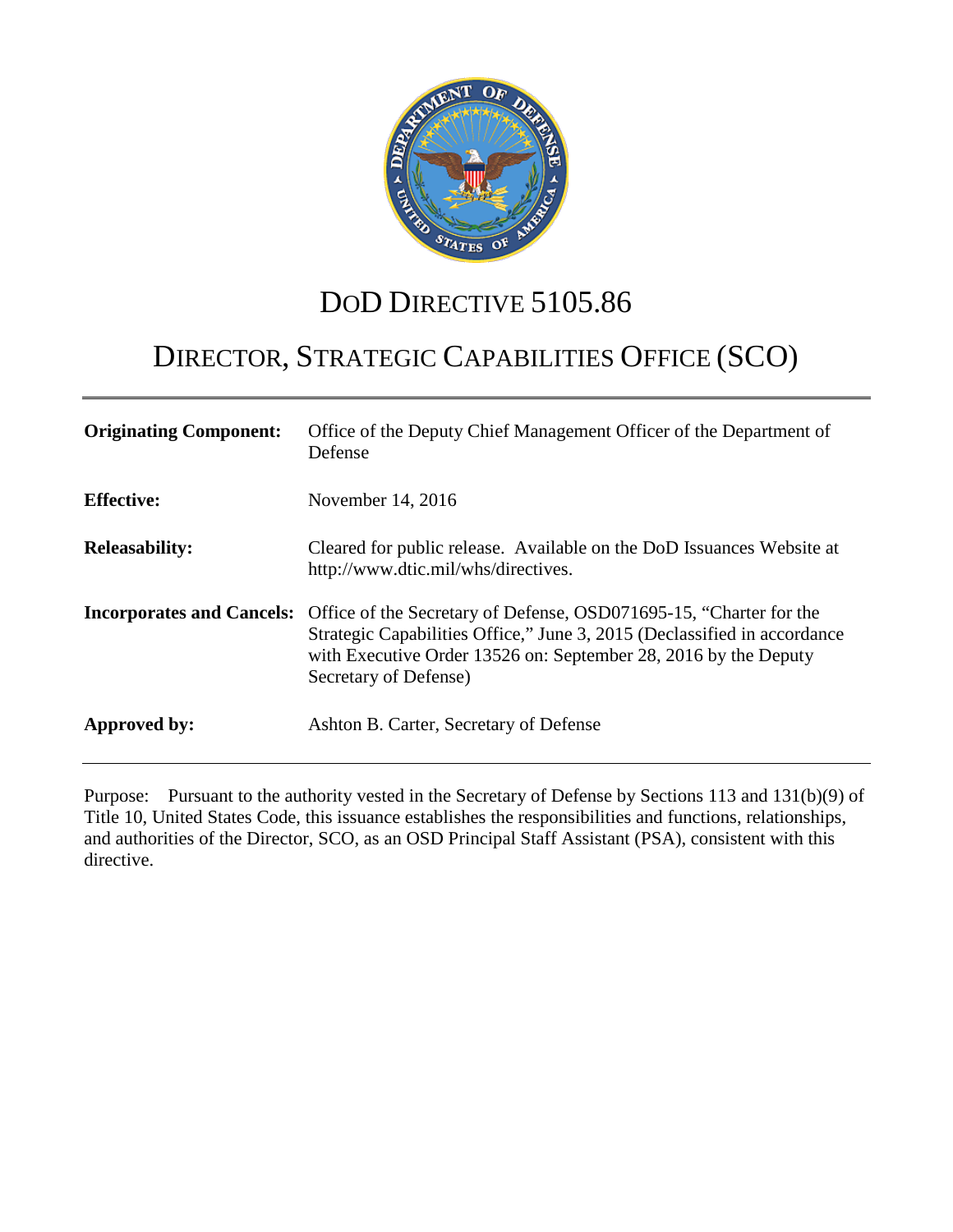## **TABLE OF CONTENTS**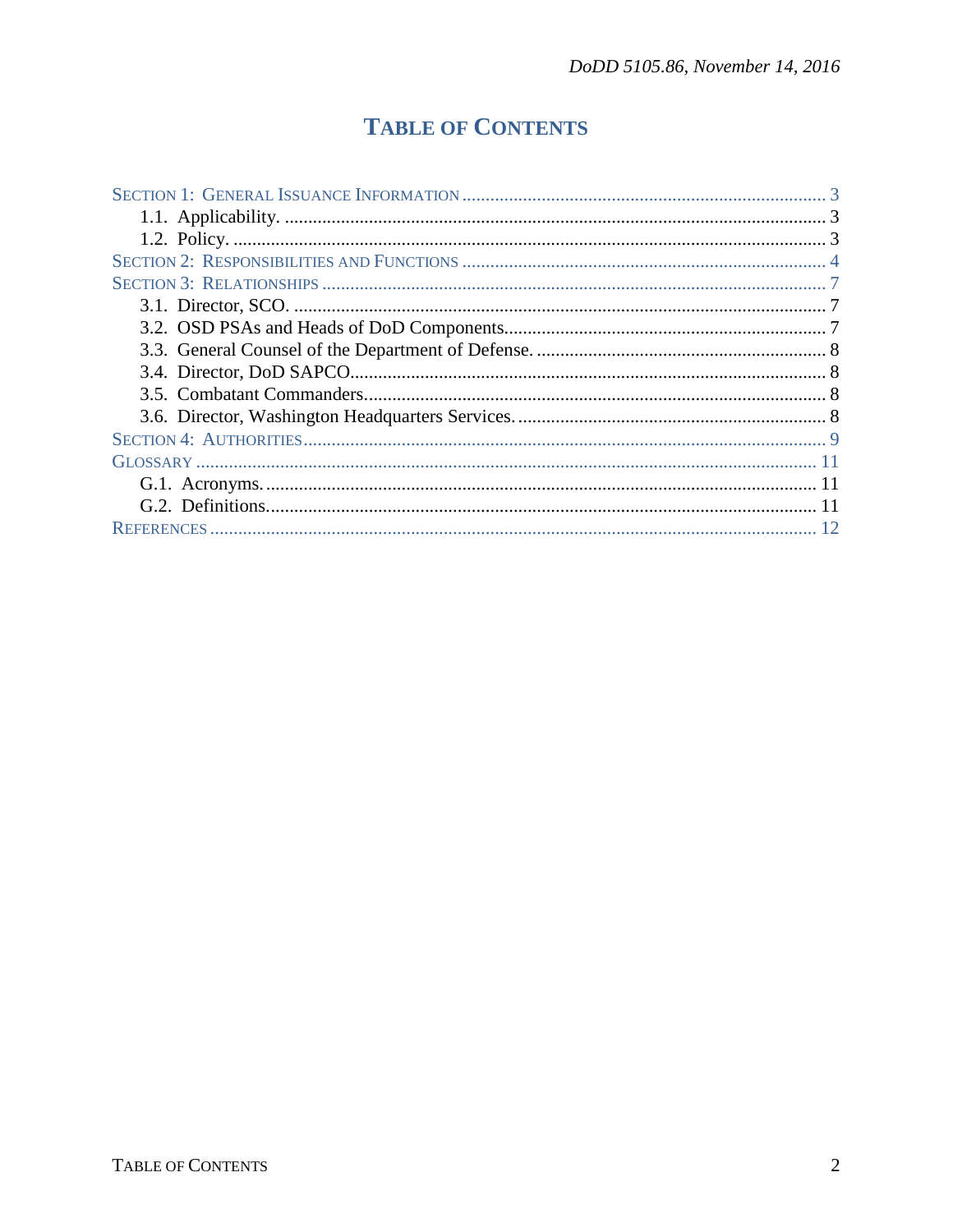## **SECTION 1: GENERAL ISSUANCE INFORMATION**

<span id="page-2-1"></span><span id="page-2-0"></span>**1.1. APPLICABILITY.** This issuance applies to OSD, the Military Departments, the Office of the Chairman of the Joint Chiefs of Staff (CJCS) and the Joint Staff, the Combatant Commands, the Office of the Inspector General of the Department of Defense, the Defense Agencies, the DoD Field Activities, and all other organizational entities within the DoD (referred to collectively in this issuance as the "DoD Components").

#### <span id="page-2-2"></span>**1.2. POLICY.** It is DoD policy that:

a. During peacetime and conflict, the Department must explore and adopt cost-effective, strategic alternatives to shape and counter emerging threats by combining capability innovation with concepts of operation and information management.

b. Given the constrained resource environment, and an increasingly complex operational setting, the Department must generate new and unconventional uses of existing systems and near-term emerging technologies, either by application to new missions, integration with other systems, incorporation of recent technology, or adoption of non-traditional operational concepts that can create strategic effects that deter, or when necessary, defeat adversaries.

c. Due to the need to establish a new era of power projection, and acknowledging the rapid rate of change in systems and technology, the Department must ensure those individuals responsible for forging the conceptual and technological paths to achieve break-through approaches that produce tactical, operational, and strategic warfighter advantage possess uniquely-suited competencies and technical expertise.

d. Nothing in this issuance should be construed as detracting from the duties and responsibilities of the OSD PSAs and the DoD Component heads. For this purpose, the Director, SCO, will coordinate with those OSD PSAs whose responsibilities and authorities are affected by proposed actions of the SCO.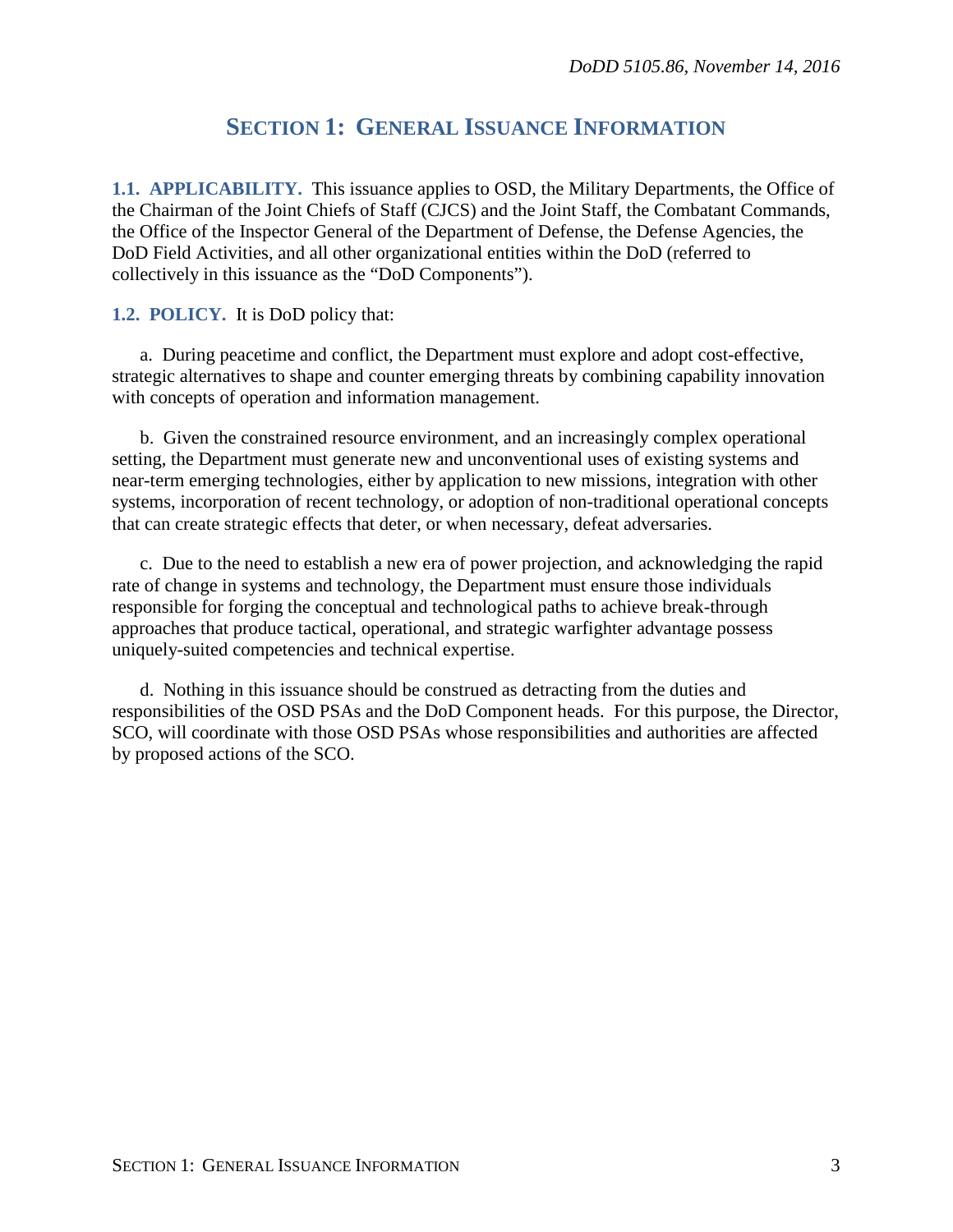## **SECTION 2: RESPONSIBILITIES AND FUNCTIONS**

<span id="page-3-0"></span>The Director, SCO:

a. Is the PSA and an advisor to the Secretary and Deputy Secretary of Defense for augmenting other efforts within the Department with respect to strategic capabilities development. Specifically, the Director advises on the identification, analysis, and introduction of disruptive applications and new and unconventional uses of existing systems and near-term technologies, for both U.S. Government (USG) and commercial capabilities, to create operational strategic effects, including:

- (1) Deterrence.
- (2) Power projection.
- (3) Cost imposition.
- (4) Surprise.
- (5) Overmatch.

b. Develops strategic capability alternatives; vets and recommends to the Deputy Secretary of Defense innovative ideas and concepts for funding or operational execution; conducts demonstrations, experiments, and prototypes through the Secretaries of the Military Departments and the heads of other DoD Components to reduce upfront risk on potentially game-changing concepts that can be fielded in the near-term (0-5 years) fiscal development period; collaborates with the Secretaries of the Military Departments, the CJCS, the Under Secretary of Defense for Acquisition, Technology, and Logistics (USD(AT&L)), the Under Secretary of Defense for Policy (USD(P)), and the heads of other DoD Components with program offices on alternative strategic capability development and on processes to expedite transition timelines; develops program information management strategies to create deterrence and maintain U.S. strategic advantage; leverages existing DoD relationships with the national security community to coordinate and synchronize efforts; and interfaces, after approval and pursuant to guidance from the Deputy Secretary of Defense, with the international community to identify opportunities for cooperative efforts. Specifically, the Director, SCO:

(1) Performs rigorous analysis (including modeling, prototyping, and red teaming) to generate ideas and preliminary operational concepts to shape capabilities to counter emerging threats.

(2) Makes recommendations to the Deputy Secretary of Defense regarding new applications of, and modifications to, existing and near-term capabilities, that would provide operational advantage to the Department. Before being presented to the Deputy Secretary of Defense, these recommendations will be reviewed by either the 3-Star Programmers or by the Advanced Capabilities and Deterrence Panel, in accordance with the December 5, 2014, Deputy Secretary of Defense Memorandum, and conveyed as investment recommendations to the Deputy's Management Action Group.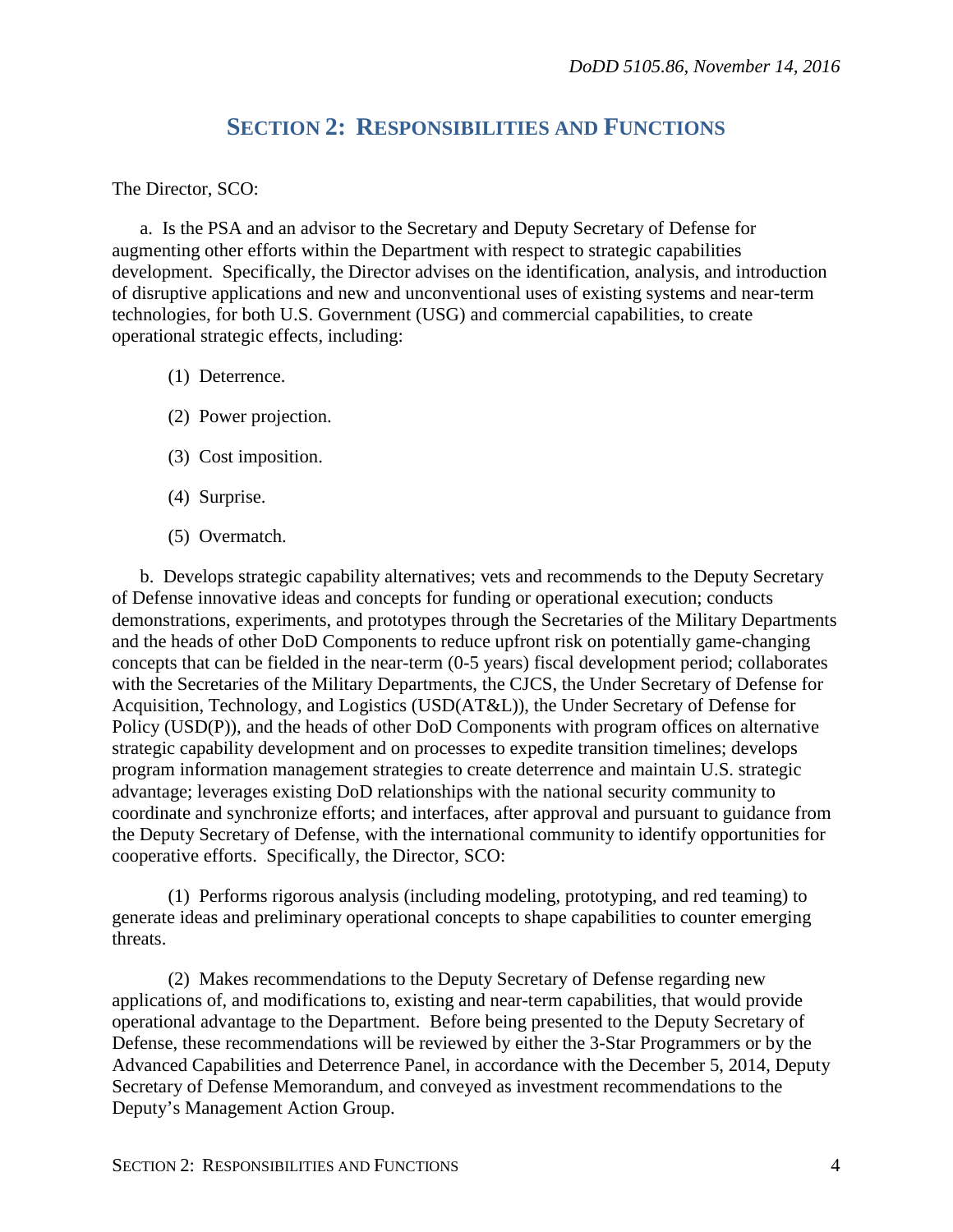(3) Works through the Secretaries of the Military Departments and heads of other DoD Components to execute and acquire approved innovative concepts. The Director, SCO, will initiate, structure, and provide semi-annual reviews of program content and progress at the Deputy's Management Action Group, through the 3 Star Programmers.

(4) Develops program information management strategies, objectives, and technologies, in coordination with the Secretaries of the Military Departments; the CJCS; the USD(AT&L); the USD(P); the Under Secretary of Defense for Intelligence (USD(I)); the Chief Information Officer of the Department of Defense; the Director, Cost Assessment and Program Evaluation; and other OSD PSAs and heads of DoD Components, as appropriate.

(5) Oversees and directs operational and technological assessments of SCO-identified projects, programs, and other initiatives through a field evaluation to determine potential operational utility and technical feasibility, in consultation with the Director, Operational Test and Evaluation, if and as appropriate.

(6) Establishes agreements and partnership arrangements, as approved by the Deputy Secretary of Defense:

(a) With the Secretaries of the Military Departments, the Combatant Commanders, and heads of other DoD Components; and other USG agencies, in coordination with the USD(P) and the USD(I), jointly identifies, analyzes, and speeds the transition of promising near-term capabilities to partnering offices.

(b) With the Defense Intelligence Enterprise and the Intelligence Community jointly identifies, analyzes, and speeds the transition of promising near-term capabilities, in coordination with the USD(I). On all matters related to National and Defense Intelligence, coordinates with the USD(I), as the Director of Defense Intelligence.

(c) With international allies and partners, consistent with DoD Directive (DoDD) 5530.3, fosters cooperation and jointly identifies and analyzes near-term capabilities, in coordination with USD(AT&L) and USD(P), and consistent with DoD policy on international transfers, DoD Instruction (DoDI) 2040.02.

(d) With academia and industry to identify and analyze near-term capabilities, as authorized and appropriate.

(7) Implements Secretary and Deputy Secretary of Defense guidance and funding decisions on SCO-identified capabilities. Ensures approved funding profiles are provided for inclusion in annual planning, programming, budgeting, and execution activities, in accordance with DoDD 7045.14.

(8) Coordinates with the General Counsel of the Department of Defense to ensure the SCO operates within applicable laws and regulations.

(9) On all matters related to Congressional engagements, coordinates with the Assistant Secretary of Defense for Legislative Affairs (ASD(LA)); the Under Secretary of Defense (Comptroller)/Chief Financial Officer, Department of Defense (USD(C)/CFO); and the Director,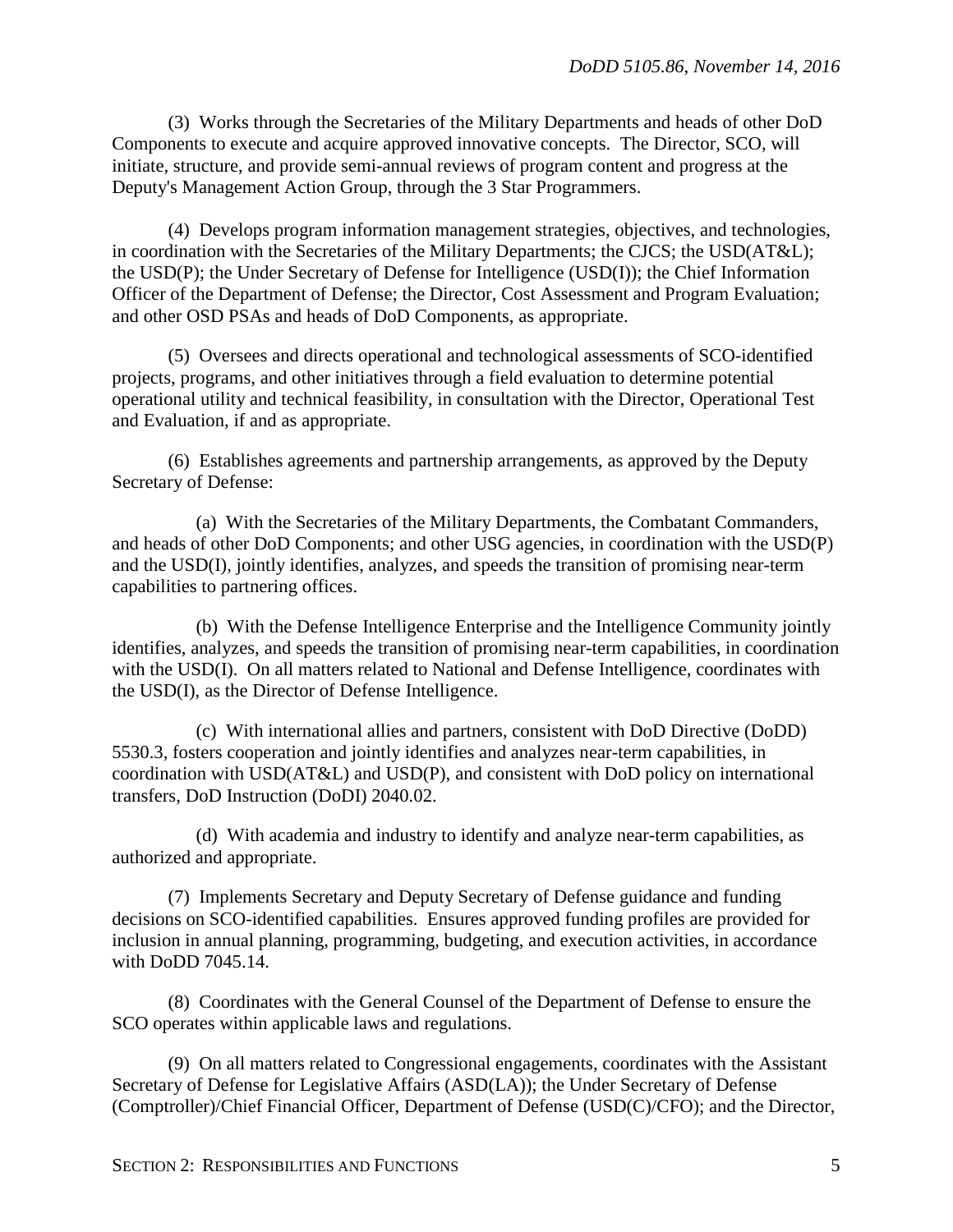DoD Special Access Program Central Office (DoD SAPCO), when answering Special Access Program (SAP) inquiries.

(10) Performs other duties as assigned by the Secretary or the Deputy Secretary of Defense.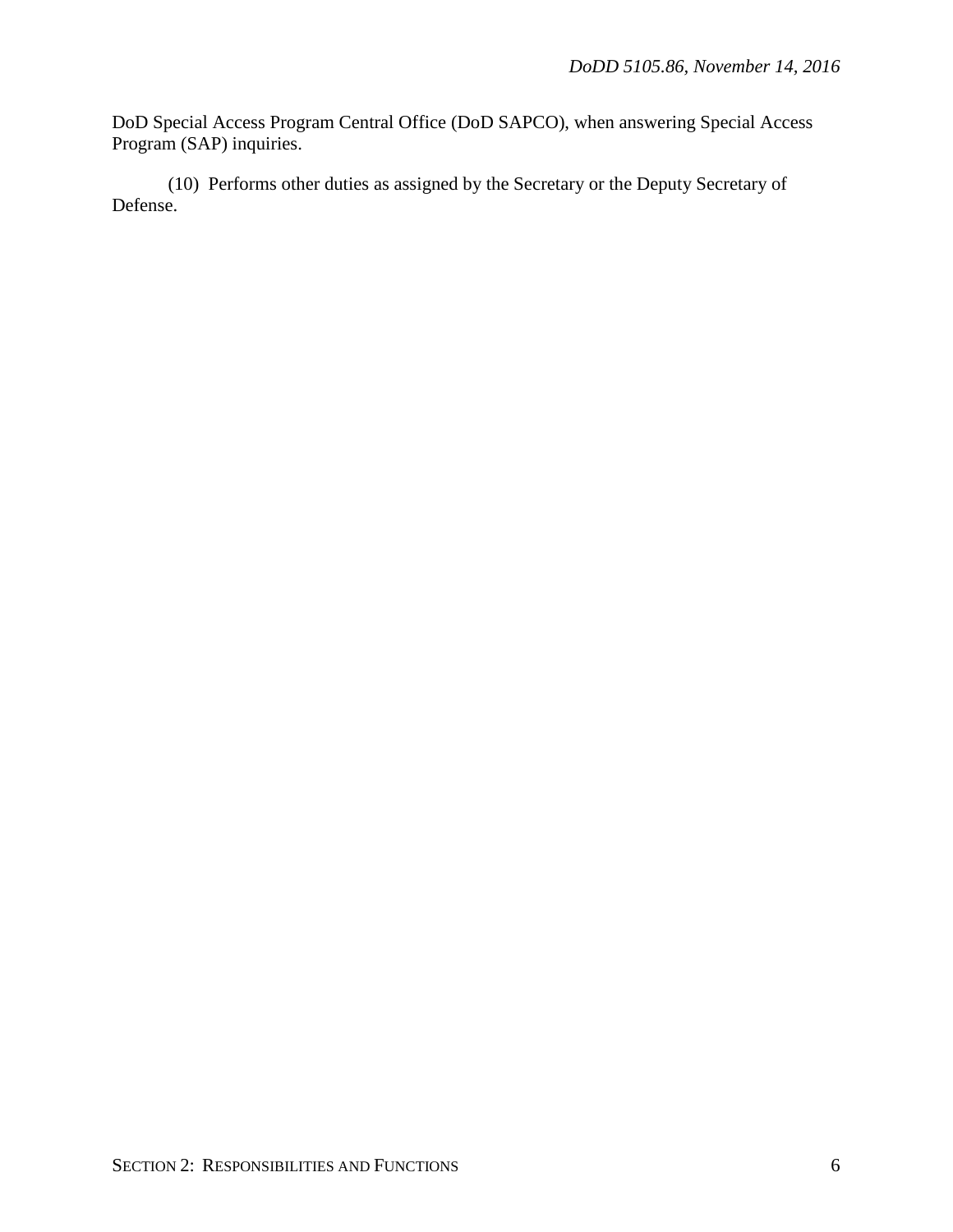### **SECTION 3: RELATIONSHIPS**

<span id="page-6-1"></span><span id="page-6-0"></span>**3.1. DIRECTOR, SCO.** Under the authority, direction, and control of the Secretary and the Deputy Secretary of Defense and in the performance of assigned responsibilities and functions, the Director, SCO:

a. Reports directly to the Deputy Secretary of Defense.

b. Coordinates and exchanges information with other OSD PSAs, other DoD Component heads, and USG officials having collateral or related responsibilities and functions relative to the matters assigned in this issuance.

c. Uses existing systems, facilities, and services of the DoD and other federal departments and agencies, when possible, to avoid duplication and to achieve maximum efficiency and economy.

d. Provides regular project updates and briefs to the congressional defense committees, as well as other congressional stakeholders, in coordination with the ASD(LA) and the USD(C)/CFO, and, additionally, for congressional engagements involving SAP information, in coordination with the Director, DoD SAPCO, and in coordination with the Secretaries of the Military Departments, the CJCS, the USD(AT&L), the USD(P), the USD(I), the Director, Cost Assessment and Program Evaluation, and the Combatant Commanders, as appropriate.

e. Coordinates with the CJCS to ensure SCO initiatives are aligned with Joint warfighting mission needs.

f. Coordinates with the USD(AT&L) on acquisition strategies for all approved innovative concepts.

g. Coordinates with the USD(P) on all engagements with foreign governments and other foreign entities.

h. Coordinates with the USD(I) regarding security and program information management strategies to speed transition to the appropriate operational execution authority and ensure consistency with other Departmental and Intelligence Community efforts.

i. Refers all requests to disclose classified military information to foreign governments and international organizations to the Executive Director, National Disclosure Policy Committee, Defense Technology Security Administration, Office of the Under Secretary of Defense for Policy.

<span id="page-6-2"></span>**3.2. OSD PSAS AND HEADS OF DOD COMPONENTS.** The OSD PSAs and heads of DoD Components will coordinate with the Director, SCO, on all matters under their purview related to the responsibilities, functions, and authorities assigned in this issuance.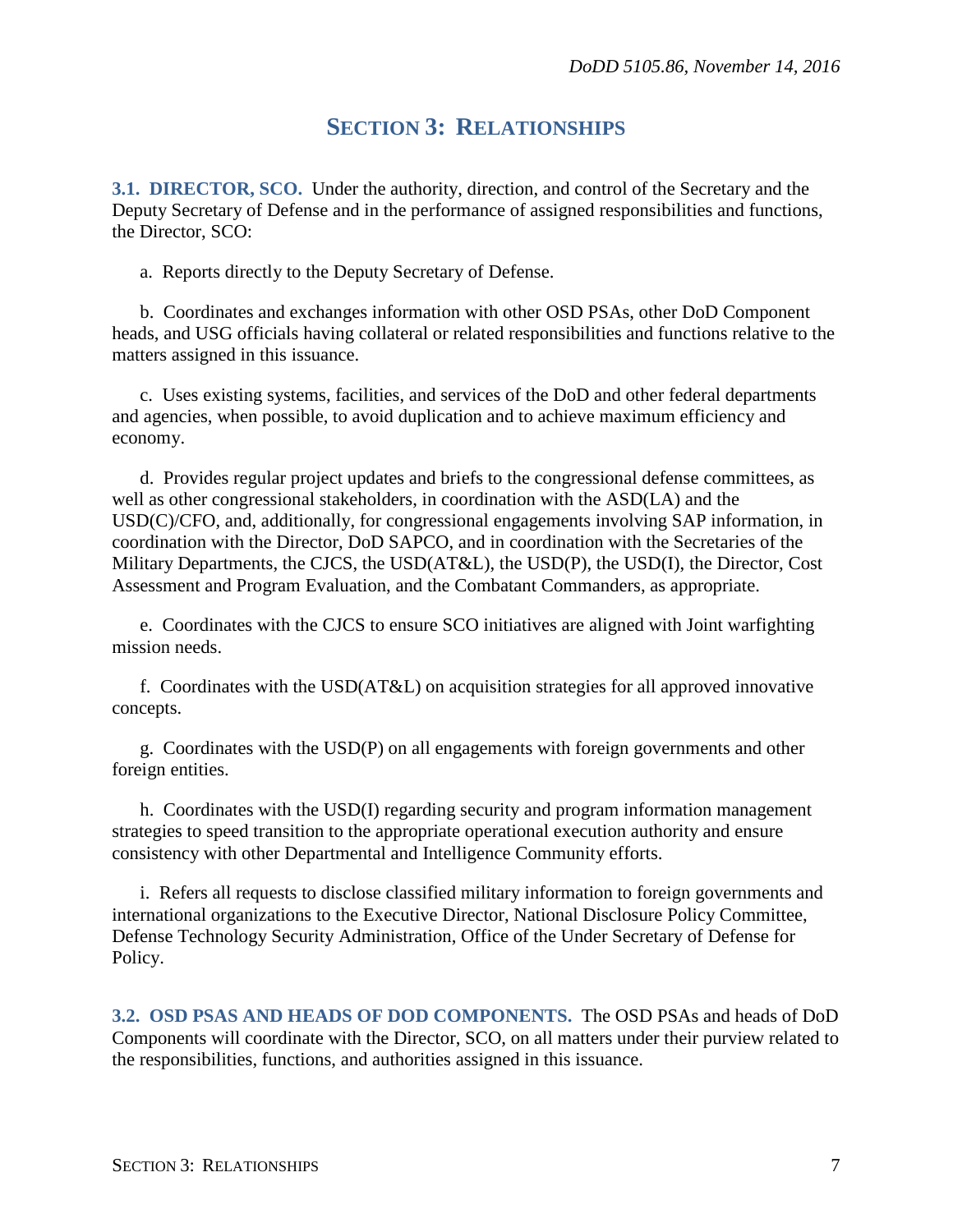<span id="page-7-0"></span>**3.3. GENERAL COUNSEL OF THE DEPARTMENT OF DEFENSE.** In addition to the responsibilities in Paragraph 3.2., and pursuant to DoDDs 5145.01 and 5145.04, the General Counsel of the Department of Defense selects legal counsel for the SCO.

<span id="page-7-1"></span>**3.4. DIRECTOR, DOD SAPCO.** Under the authority, direction, and control of the Deputy Secretary of Defense, the Director, DoD SAPCO, will support the SCO, as follows and in accordance with DoDD 5205.07:

a. Serves as the cognizant authority for SAP activities executed by the SCO.

b. Serves as the approval authority for access to DoD SAPs, unless specifically delegated to the Director, SCO.

c. Reviews proposals and developmental activities at all classification levels to ensure horizontal protection and appropriate application of enhanced security safeguards.

<span id="page-7-2"></span>**3.5. COMBATANT COMMANDERS.** In addition to the responsibilities in Paragraph 3.2., the Combatant Commanders will inform the Director, SCO, of command priorities on an annual basis through the CJCS using existing processes and via the annual Comprehensive Joint Assessment Survey. The Director, SCO, may also engage directly with Combatant Commanders to clarify needs and priorities and will keep the CJCS advised on results of those consultations.

<span id="page-7-3"></span>**3.6. DIRECTOR, WASHINGTON HEADQUARTERS SERVICES.** Under the authority, direction, and control of the Deputy Chief Management Officer of the Department of Defense, the Director, Washington Headquarters Services, and in addition to the responsibilities in paragraph 3.2., and subject to the limitations of paragraph 4.g, provides administrative and logistical support for the SCO, including human resources management, security clearance services, facilities management, manpower management, budget and financial management, and other support and services, as appropriate or directed and in accordance with DoDD 5110.04.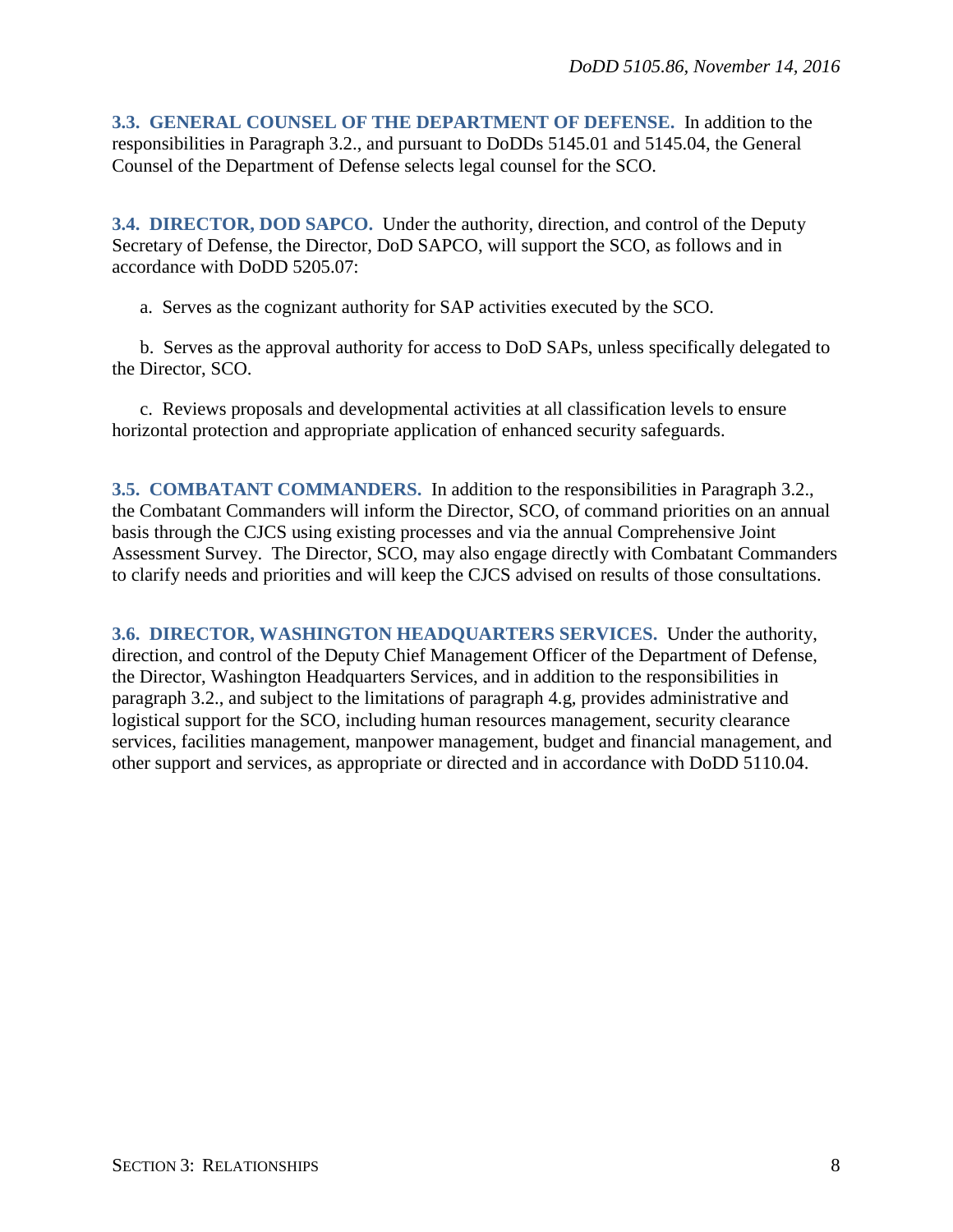### **SECTION 4: AUTHORITIES**

<span id="page-8-0"></span>Pursuant to the authorities vested in the Secretary and Deputy Secretary of Defense, and subject to their authority, direction, and control, and in accordance with DoD policies and issuances, the Director, SCO, is hereby delegated authority to exercise, within his or her assigned responsibilities and functions, pursuant to this Directive, all authorities of the Secretary of Defense derived from statute, Executive order, or interagency agreement, except where specifically limited by statute or Executive order and is delegated authority to:

a. Communicate directly with the OSD PSAs and other DoD Component heads, as necessary, in carrying out assigned responsibilities and functions, including transmissions of requests for advice and assistance. Communications to the Military Departments will normally be transmitted through the Secretaries of the Military Departments, their designees, or as otherwise provided in law or as directed by the Secretary or Deputy Secretary of Defense in other DoD issuances. Due to the special mission of the Office, and in accordance with Paragraph 4.b.(3)(d) of DoDD 5100.01, the Director, SCO, may communicate directly with the CJCS on Combatant Commander requirements, consistent with the Joint Capabilities Integration and Development System process, and will provide quarterly updates to the Chairman and the Vice Chairman of the Joint Chiefs of Staff, as appropriate.

b. Communicate with other USG officials, representatives of the Legislative Branch, members of the public, and representatives of foreign governments or other entities, as appropriate, in carrying out assigned responsibilities and functions. Communications with representatives of the Legislative Branch will be coordinated with the USD(C)/CFO, the ASD(LA), or the DoD SAPCO, as applicable, and be consistent with the DoD Legislative Program. Communications with members of the news media will be coordinated with the Assistant to the Secretary of Defense for Public Affairs, who is the sole release authority of official DoD information to news media representatives, and will be consistent with DoDD 5122.05. Communications with representatives of foreign governments will be coordinated with the USD(P), approved by the Deputy Secretary of Defense, and will be consistent with DoDD 5530.3.

c. Obtain reports and information, as necessary, to perform assigned responsibilities and functions, in accordance with DoDI 8910.01.

d. Enter into support agreements with the other federal departments and agencies, as necessary, to perform assigned responsibilities and functions, in accordance with DoDI 4000.19.

e. Use existing systems, facilities, and services of the DoD, and other federal departments and agencies, when possible, to avoid duplication and to achieve maximum efficiency and economy.

f. Exercise all necessary acquisition authorities through a Military Department, a DoD contract administration services component, or a federal department and agency, as appropriate, to further the SCO mission.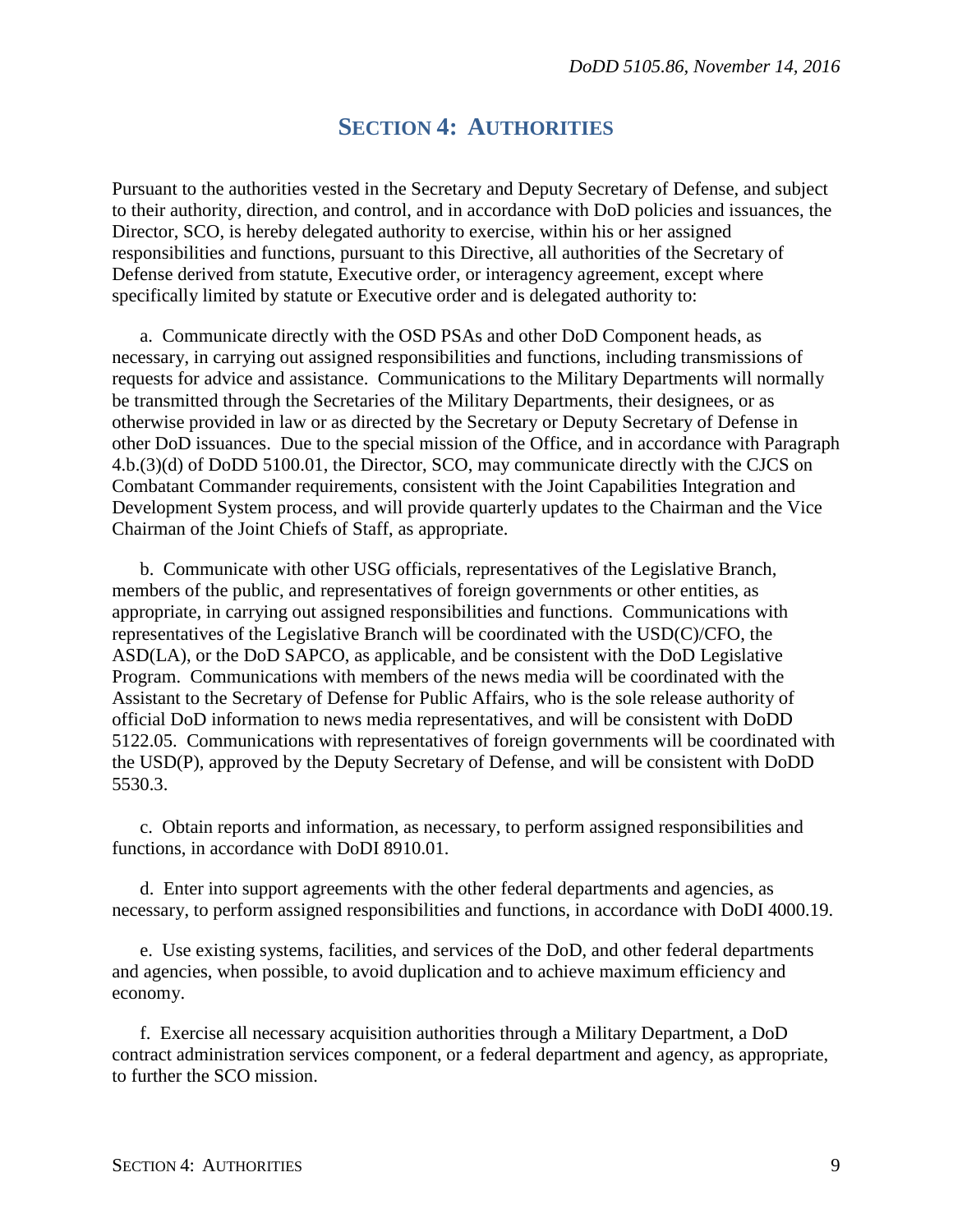g. Receive administrative, acquisition, and logistical support from Washington Headquarters Services, unless otherwise directed by the Deputy Secretary of Defense. In those instances, service and support arrangements will be incorporated into appropriate memoranda of agreement.

h. Conduct analysis of strategic alternatives at any access level, from unclassified to special access required.

i. Exercise Top Secret original classification authority, in accordance with Executive Order 13526 and Volume 1 of DoD Manual 5200.01.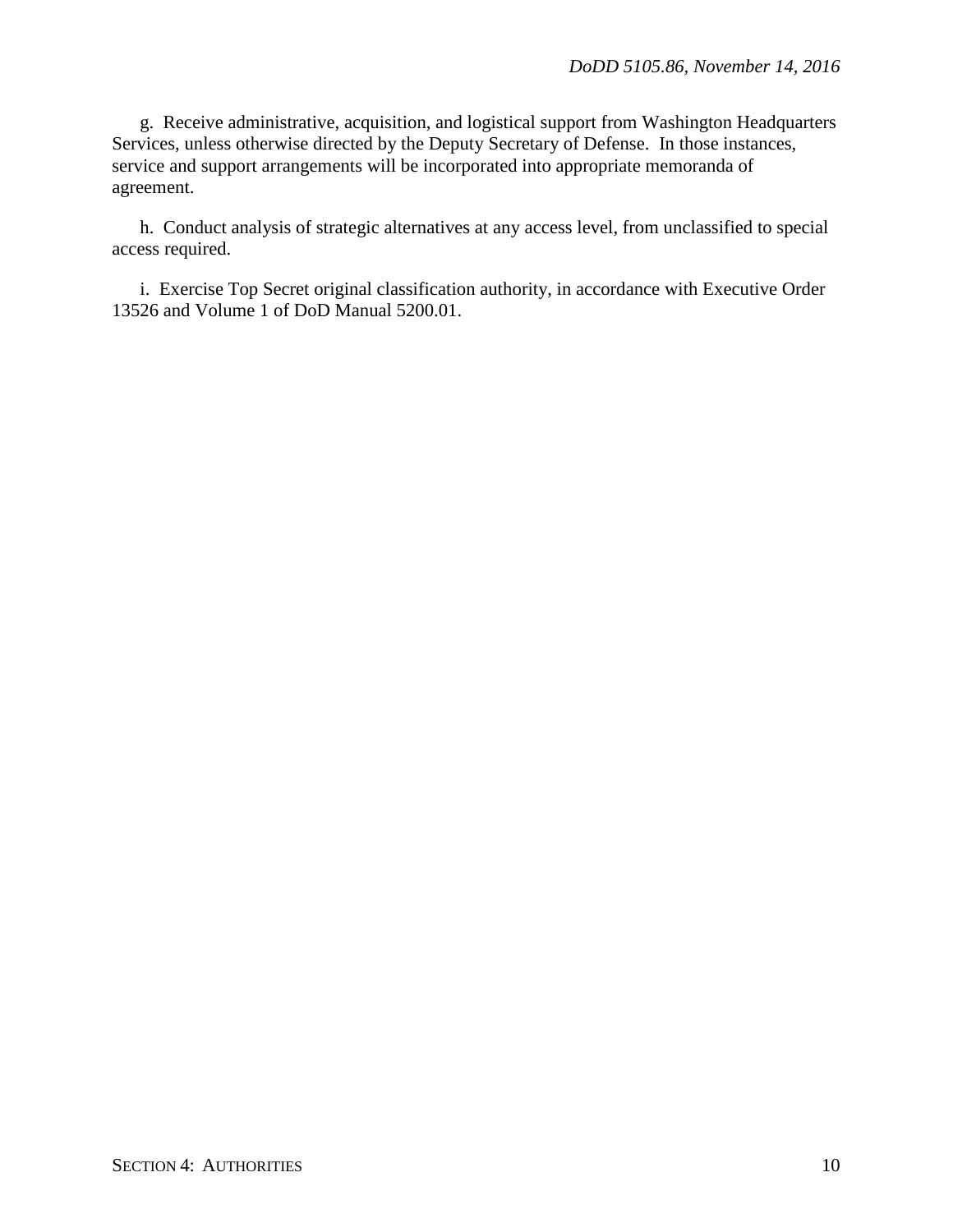## **GLOSSARY**

#### <span id="page-10-1"></span><span id="page-10-0"></span>**G.1. ACRONYMS.**

| ASD(LA)     | Assistant Secretary of Defense for Legislative Affairs                   |
|-------------|--------------------------------------------------------------------------|
| <b>CJCS</b> | Chairman of the Joint Chiefs of Staff                                    |
| DoDD        | DoD Directive                                                            |
| DoDI        | DoD Instruction                                                          |
| DoD SAPCO   | DoD Special Access Program Central Office                                |
| <b>PSA</b>  | <b>Principal Staff Assistant</b>                                         |
| <b>SAP</b>  | Special Access Program                                                   |
| SCO         | <b>Strategic Capabilities Office</b>                                     |
| USD(AT&L)   | Under Secretary of Defense for Acquisition, Technology, and<br>Logistics |
| USD(C)/CFO  | Under Secretary of Defense (Comptroller)/Chief Financial Officer,        |
|             | Department of Defense                                                    |
| USD(I)      | Under Secretary of Defense for Intelligence                              |
| USD(P)      | Under Secretary of Defense for Policy                                    |
| <b>USG</b>  | U.S. Government                                                          |

#### <span id="page-10-2"></span>**G.2. DEFINITIONS.**

**disruptive applications**: Capabilities, strategies, or actions that significantly change adversaries' assumptions, operational concepts, research and development plans, cost of operations, or other factors strongly affecting pre-conflict competition or future conflict in order to maintain U.S., allied, or partner strategic advantage.

**program information management strategies**: Comprehensive integration of all aspects of the information environment that surround a given capability or operational activity to sustain a coherent narrative over the life of the system or activity, but does not include deception or influence operations. This includes, but is not limited to, program protection plans, operation security, security classification guidance, communications plans, and security and counterintelligence strategies. The objective of an information management narrative is to enhance the deterrent value of the system or activity while preserving operational overmatch.